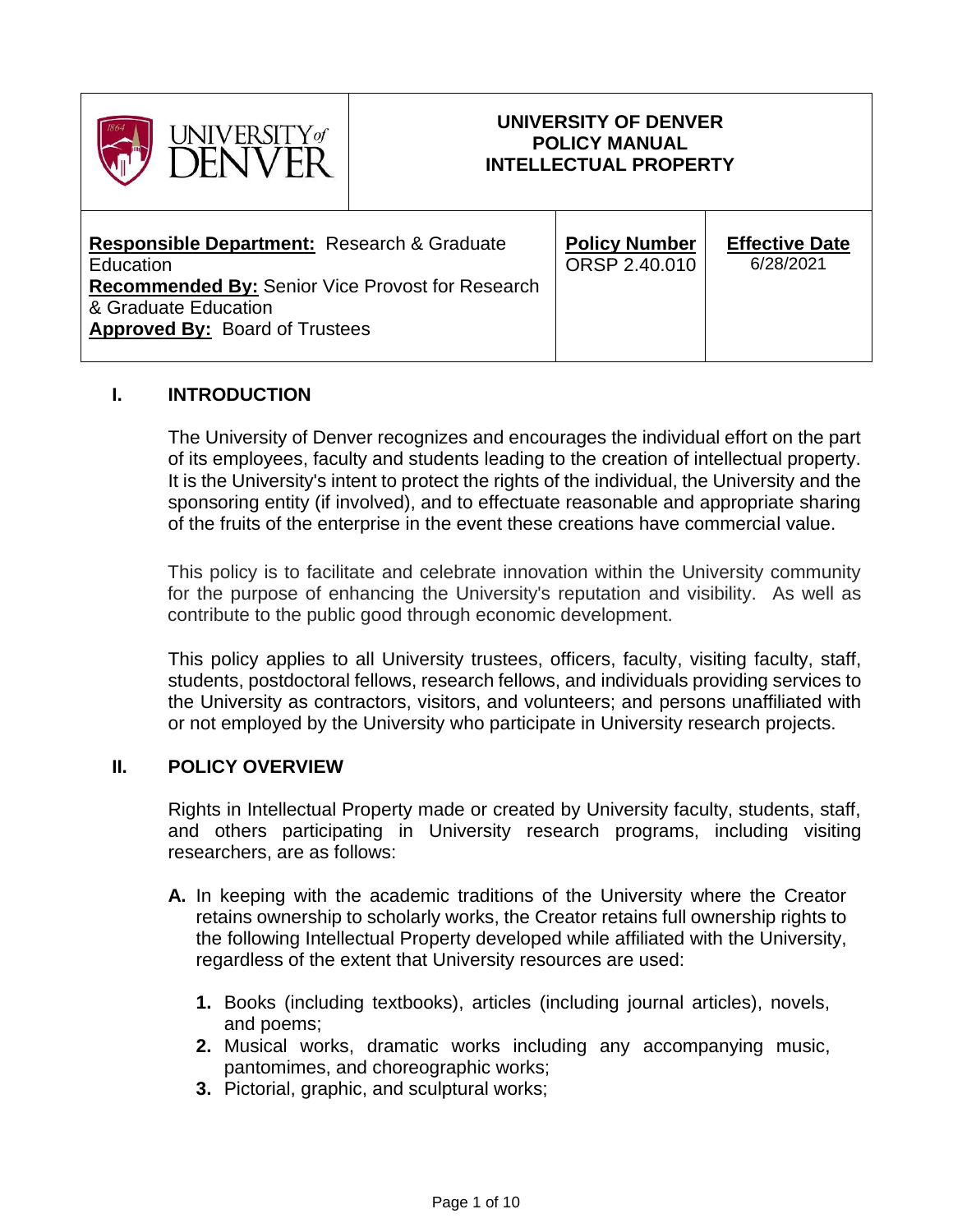- **4.** Motion pictures and other similar audio-visual works, and sound recordings;
- **5.** Educational courseware and software (this does not include other types of software or databases).

In consideration of this relinquishment of potential Intellectual Property ownership rights, the University retains a perpetual, royalty-free right to use, without limitation, Creator-owned Intellectual Property, including the Intellectual Property listed in II.A.1-5 above, for research and educational purposes.

- **B.** Intellectual Property created by Students during the course of their usual studies or education (not including research activities) shall be owned by the Creator.
- **C.** Intellectual Property developed in the course of or pursuant to a sponsored research agreement shall be owned as specified in such agreement. In the absence of such terms, ownership of the Intellectual Property will vest with the University. For sponsored research agreements, the University prefers to retain a perpetual, royalty-free, non-exclusive license to the Intellectual Property.
- **D.** The University owns all copyrightable works created by an employee within the scope of such employee's employment (i.e., a "work for hire") or pursuant to a written agreement with the University providing for the assignment of such Intellectual Property to the University.
- **E.** Ownership of Intellectual Property developed with Substantial University Assistance, as defined in this Policy, will vest with the University.

### **III. PROCESS OVERVIEW**

#### **A. The Creator**

- **1.** The Creator of any Intellectual Property that is or might be owned by the University under this Policy should make reasonably prompt disclosure of the Intellectual Property to the University's Office of Intellectual Property and Technology Transfer. This disclosure should be made at a time when legal protection for the Intellectual Property is contemplated, and it should be before the Intellectual Property is either disclosed to the public or sold to preserve patent rights in multiple countries.
- **2.** After the Creator discloses the creation of Intellectual Property owned or potentially owned by the University, the University's Office of Intellectual Property and Technology Transfer will determine the extent of the University's ownership rights in the Intellectual Property. This decision will be made in consultation with the Intellectual Property Advisory Committee, a group of faculty convened to provide faculty input to such decisions.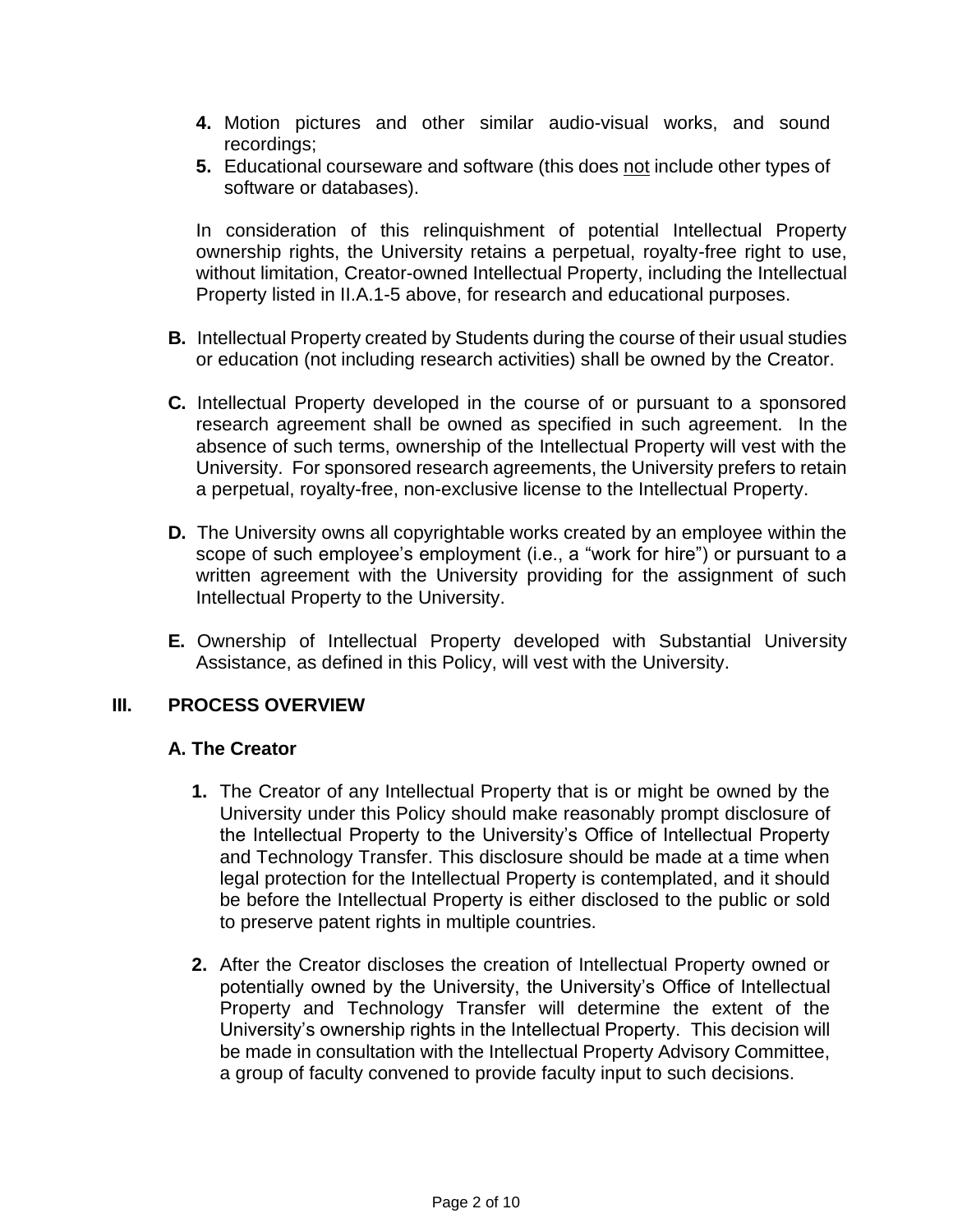- **3.** In the event the Creator disagrees with the determination of the Office of Intellectual Property and Technology Transfer regarding the ownership of the Intellectual Property, the Creator may appeal the determination in writing to the Senior Vice Provost for Research & Graduate Education.
- **4.** When it is determined that the University owns the Intellectual Property, the Creator is expected to sign any documents necessary to perfect the University's ownership rights in the Intellectual Property and is expected to cooperate as needed to enable and support University efforts to (1) file patent applications, file trademark applications, register copyrights, and execute option or license agreements, and (2) pursue any other method to assert and protect ownership rights. In exchange for the Creator's cooperation, the Creator will receive a share of Income generated by the Intellectual Property, as provided below.
- **5.** When the University has ownership rights in Intellectual Property, any Income received as a result of the commercial development of the Intellectual Property will be divided and distributed in one-third shares to each of the following:
	- **a.** The Creator;
	- **b.** The University department or division that supported the development of the Intellectual Property; and
	- **c.** The University's Office of Intellectual Property and Technology Transfer.
	- **d.** Unless otherwise agreed in writing, the Creator's one-third share of Income will be divided evenly among the University associatedindividuals who created the Intellectual Property.

# **B. General Policy Provisions**

- **1.** Application of this Policy, as a condition of their employment, enrollment, or participation in University programs, or their use of funds, space, staff, or facilities, all employees of the University, whether appointed, nonappointed, full or part-time, and all faculty shall be bound by this Policy, unless stated otherwise in a written agreement between such person and the University. Faculty shall be included within the term "employee." This Policy shall also apply to all students of the University in whatever program or status.
- **2.** Patent Matters. The Patent Policy of the University, which is separately stated and incorporated herein by this reference, governs all matters pertaining to Intellectual Property created by University faculty, employees, or students giving rise to patent rights, and sharing of income from commercial exploitation of those rights. The Patent Committee shall report to, and be responsible to, the Intellectual Property Committee.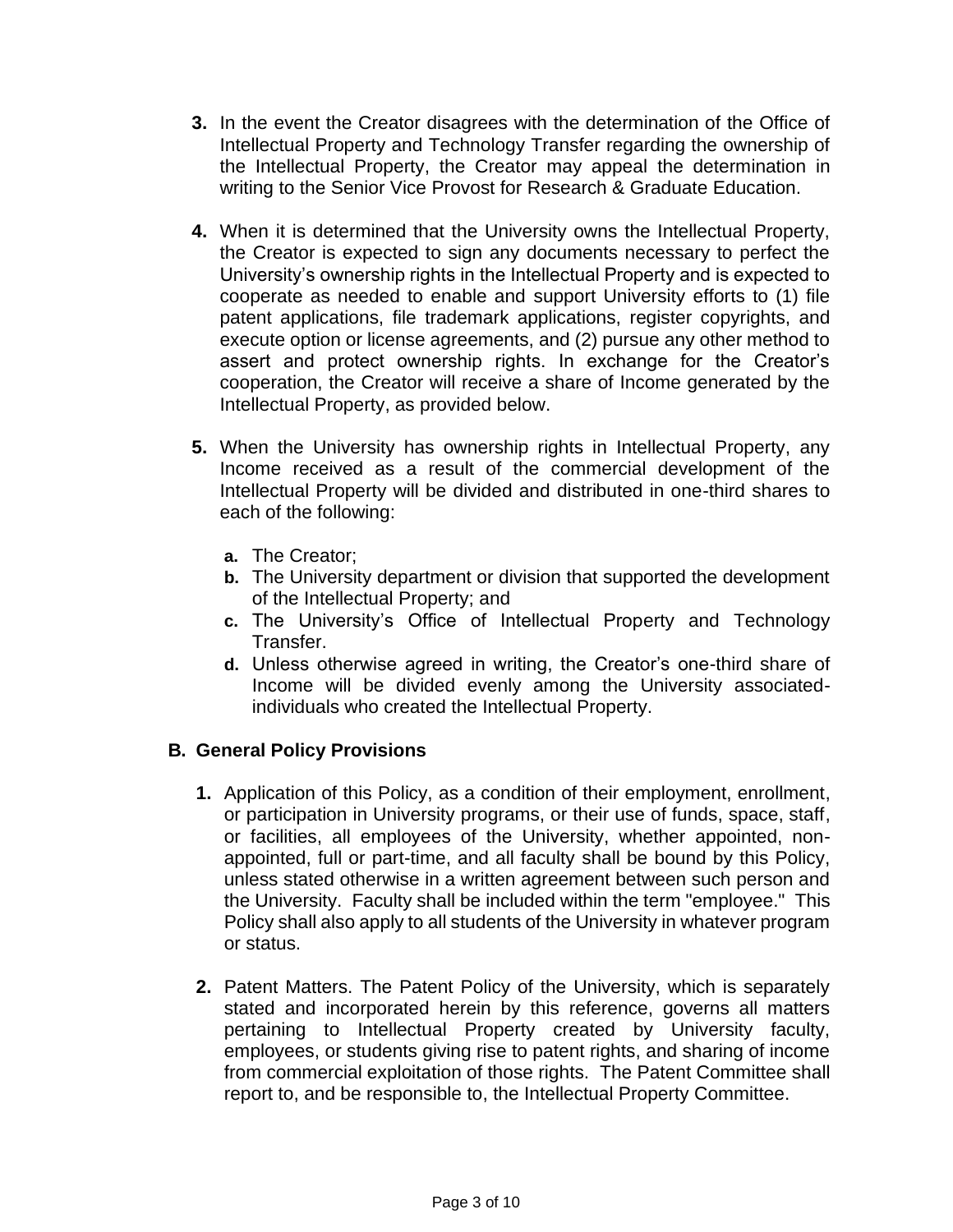- **3.** General Statement Regarding Non-Patent Matters. The University acknowledges the right of faculty, staff, and students to generate a Work and its associated Intellectual Property in their ordinary daily pursuits to which they have sole ownership. This general statement of ownership is qualified by the Patent Policy of the University, the policy regarding substantial University assistance set forth below, and by the "work for hire" doctrine under U.S. copyright law.
- **4.** Substantial University Assistance. The following guidelines shall be used to determine whether "substantial University assistance" is involved in the creation of a Work, thereby making the Work and its associated Intellectual Property the sole and exclusive property of the University:
	- **a.** General Rule. To qualify as "substantial University assistance," the University's participation in or support of the creative or developmental activity leading to a Work must be material, significant and beyond the resources normally provided to individual Employees, Staff Members, and Students. Without limiting the foregoing, the University does not regard the University's provision of normal and customary compensation, student financial aid, library resources, office or laboratory facilities, office staff or laboratory support, telecommunications facilities, individual personal computers, and ordinary and reasonable access to the University's computer network and websites or similar University provided electronic communication tools used for non-commercial scholarly pursuits, as constituting "substantial University assistance." It is recognized that the terms "normal" and "customary" as used herein are subject to change as technology and University operations evolve. Ordinarily, "normal" and "customary" will be defined through general published procedure or established University policy.

### **Examples:**

- **i.** Substantial direction and guidance in development of materials.
- **ii.** Substantial use of University software designers, programmers or other information technology staff, or University computing or telecommunications facilities.
- iii. In the case of students, support or assistance beyond ordinary and reasonable classroom/laboratory resources provided in conjunction with a specific academic program.
- **iv.** Substantial use of any special or rare University holdings, such as museum collections, rare manuscripts or books or the like.
- **v.** Substantial use in the Work of voice(s) or image(s) of University Employees, Staff Members, or property.
- **vi.** Substantial use of University student assistance beyond that which is normal and customary for the department or division.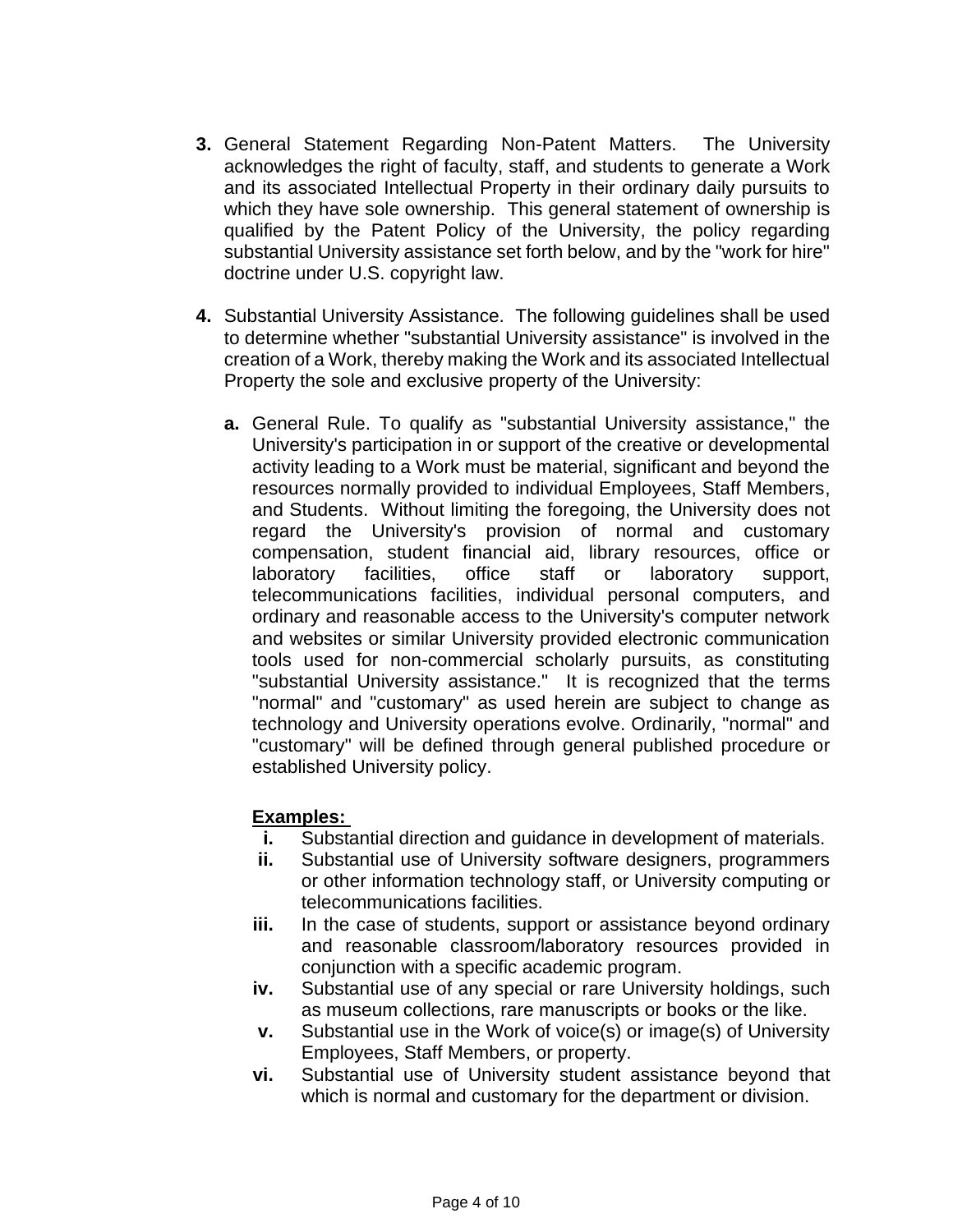- **vii.** Substantial creative or developmental contribution to the Work by Employees, Staff Members, or Students engaged in the course of their regular employment or academic program (other than Creator(s)).
- **viii.** The use in any Work of the University's name or insignia, or the name or insignia of any of its affiliate organizations (other than for the sole purpose of identification of individuals) to identify or promote any product, services or enterprise, or any other identification or reference in a Work that could reasonably be understood by members of the public to imply approval or endorsement by the University or any of its affiliate organizations. Any such use of the name or insignia of the University is strictly limited and governed by another University policy, to be separately published.
- **5.** Reputation, Goodwill, Competition. The University reserves the right to prohibit or limit the use and/or publication of any Work and the Intellectual Property therein for which it has contributed substantial University assistance, or any Work that is a "work for hire" owned by the University, if, in the University's sole judgment, such use or publication would adversely impact the University's goodwill, competitive position or reputation as an educational institution.
- **6.** Written Agreement Required. Whenever the element of "substantial University assistance" is perceived (by either the University or the Creator(s)) to be involved in the preparation of the Work or Derivative Work(s), the parties are required, in a timely fashion, to hold good faith negotiations toward a written agreement regarding University usage, Creator(s) usage, and commercial exploitation, and all other aspects of the proposed development and use of the Work. The following procedures shall apply:
	- **a.** Filing of IP Disclosure Forms. The Inventor(s) or Creator(s) shall fill in an Invention Disclosure Form (for Patents), a Trademark Disclosure Form, or a Copyright Disclosure form available from the Office of Technology Transfer and submit it to the IP Manager.
	- **b.** Negotiations. The Dean or Administrative Director of a particular University academic unit or administrative unit will facilitate the commencement of discussions toward an agreement with the Creator(s), in consultation with University counsel and the Senior Vice Provost for Research & Graduate Education. A University representative will be designated. All such agreements shall be reported to the Intellectual Property Committee. The Creator(s) and University may choose to be represented by legal counsel in such negotiations. A Creator may also be represented by a fellow employee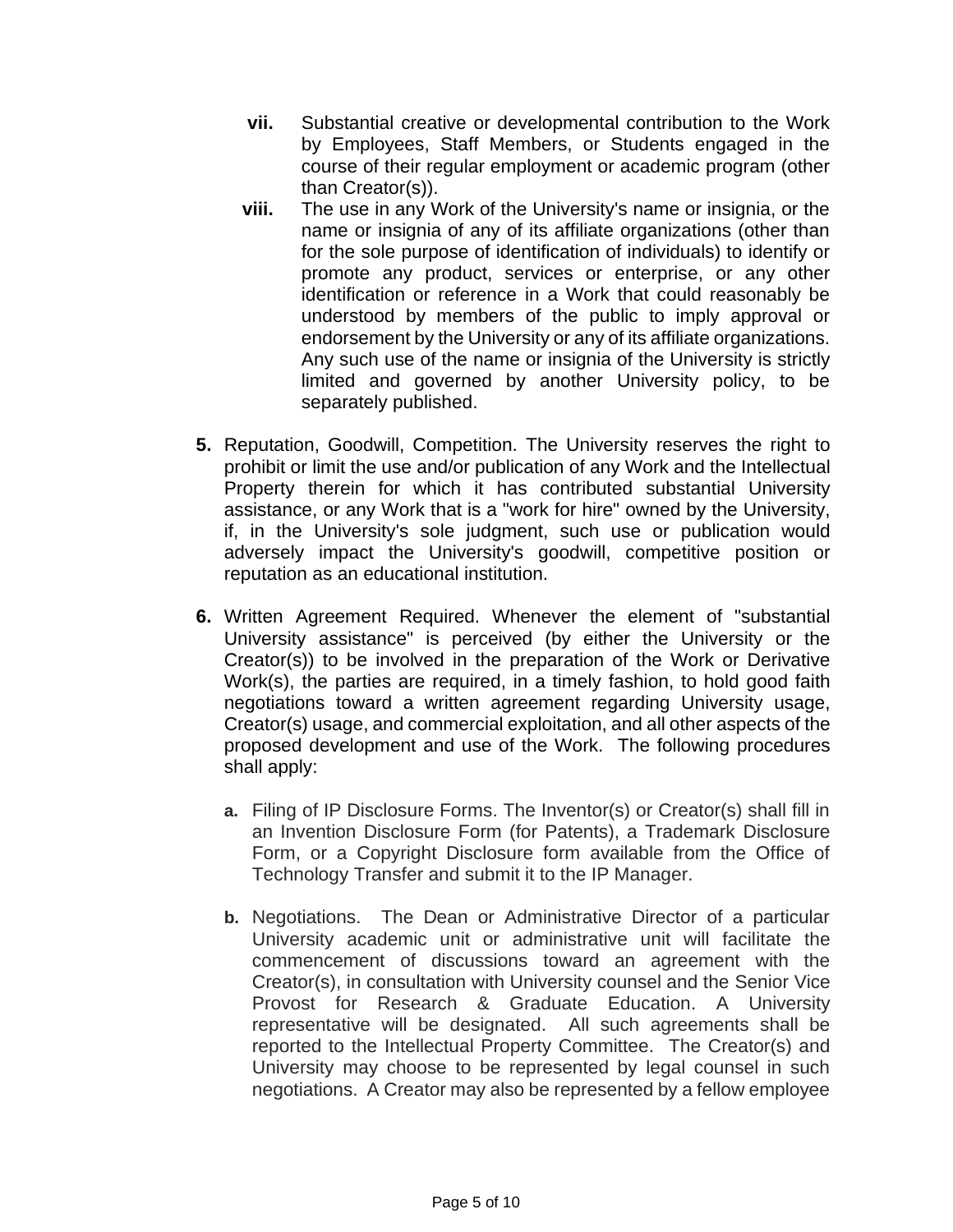of the Creator's choosing.

- **c.** Agreements. If negotiations between the Creator(s) of a Work and the University lead to mutually acceptable terms and conditions, they shall be expressed in a written agreement. Any such agreements should protect the appropriate rights of the Creator(s) and the University, establish the party's share of any royalties or other income derived from the product and define the scope of use to be permitted by University and third parties. The Dean or Administrative Director, in consultation with the Vice Chancellor for Financial Affairs and the Senior Vice Provost for Research & Graduate Education, must approve all such agreements. In all circumstances involving substantial University assistance, the University will, at a minimum, retain the right in perpetuity to use the Work for its own institutional academic purposes. Similarly, Creator(s) shall retain the right, in perpetuity, to use the Work for reasonable personal (non-commercial) purposes and (by reference) in academic credentials.
- **d.** If No agreement is reached.
	- **i.** Anticipatory Situations. In the case of a proposed project involving substantial University assistance (not yet commenced), either the University or the Creator(s) shall have the ability to decline to go forward with the project. In such circumstances, the University may also decline to permit University resources (beyond those normally provided) to be used by Creator(s).
	- **ii.** Previously Commenced or Completed Projects. If a Work and the associated Intellectual Property rights therein arise or are the result of a project involving substantial University assistance that has already substantially commenced, and if the Creator(s) and University are unable to reach Agreement, the provisions of this Policy regarding Commercial Exploitation and Sharing (Sections 7 and 8 below), shall apply.
- **7.** Commercial Exploitation. As owner, the University shall have the exclusive right to commercially exploit any Work or Derivative Work(s) created with "substantial University assistance." Said right shall endure for a period of one year following the completion of the Work, or any of the Derivative Work(s), in a classroom usable or publishable form. If the University has declined to exercise its right within the one-year period, the University will assign ownership of the Intellectual Property Rights in the Work to the Creator(s), and the Creator(s) may proceed to commercially exploit and pursue other opportunities, provided that the University shall retain its right to reimbursement of expenses and royalty rights as set forth below in Section IV.H, and provided further that the University shall have, in its reasonable discretion, the rights to veto any proposed third party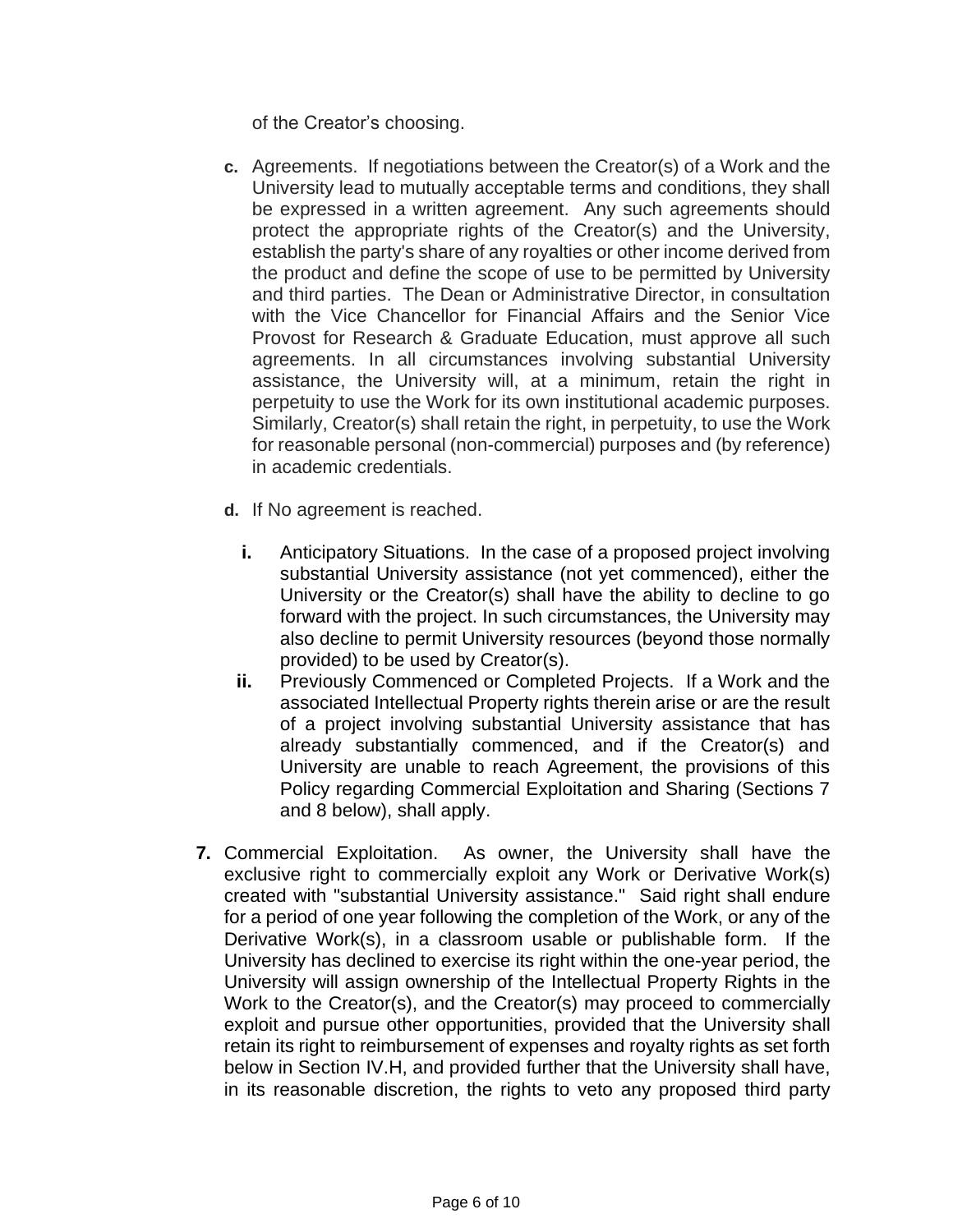commercial exploitation of any such work, if such arrangement would materially prejudice the University's reputation, goodwill, or competitive interests as set forth in Section IV.E above.

**8.** Sharing of Intellectual Property Income. As a general matter, the following apportionment of Net Income shall be considered the norm as it relates to commercial exploitation of the Works and Intellectual Property hereunder, except when the written agreement between the Creator(s) and the University states otherwise.

### **C. Income Distribution**

INVENTOR: One-Third

DEPARTMENT/DIVISION: One-Third

UNIVERSITY: One-Third

For the purposes of this Policy, "Net income" shall mean the sum of any royalties, license fees or other receipts, minus administrative, marketing, licensing, legal, equipment, materials, contract services, travel, and any other appropriate related expenses incurred by University or the Creator(s) in the process of development, creation or protection of the Work, and the associated Intellectual Property therein, but exclusive of the University's ordinary and traditional tuition income from courses taught primarily on campus and primarily to a live audience of students. (Ordinarily, course material which rises to the level of a Work hereunder, developed by a faculty member Creator to be taught by that faculty member, may not be used by University for other purposes without the consent of the Creator.) Tuition income from courses taught primarily through distance learning programs will be considered income for this purpose, provided that the name and reputation of the University will be factored in as an additional expense, valued at not less than 25% of gross receipts. The Creator(s)' share of Net Income shall be divided pro rata among such Creator(s), unless they otherwise agree in writing and so notify the University. The Chancellor or the Provost, as appropriate, shall determine how the department/division share shall be disbursed. Such department or division funds will ordinarily be used for continuation of activities of the Creator(s) in the University context, as long as the Creator(s) remains with the University.

**1.** Work-For-Hire. Persons whose work product is owned by the University as work-for-hire (under the copyright law) generally are not entitled to share income under this Policy, but may be given a share if the appropriate University official or department determines that they have made an unusually significant creative contribution to the Work. Tasks performed by non-appointed employees in the ordinary course of business of the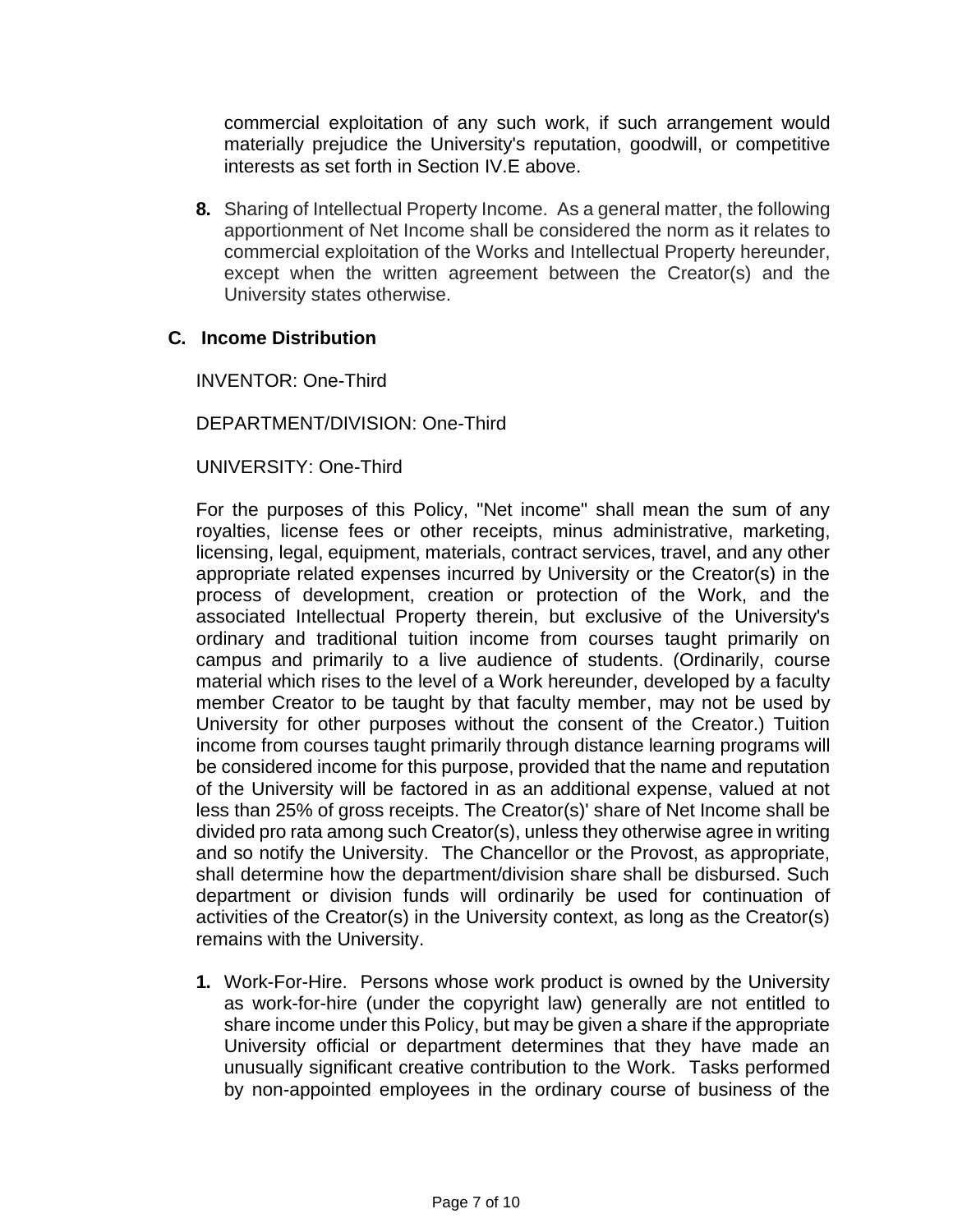University will be considered "Work-For-Hire," unless a specific written agreement stating otherwise is executed by the Employee and an Officer of the University.

- **2.** Sponsored Research. Often, research or related activity is subject to an agreement between a Sponsor and the University that contains restrictions concerning copyright, or the use of copyrighted materials or other Intellectual Property resulting from the project. In such circumstances, the sponsorship agreement shall govern the allocation of property rights and income. In negotiating with Sponsors, the project directors and the University should strive to protect and advance the public interest, as well as to obtain reasonable latitude and rights for the individual author and the University, consistent with the public interest and this Policy.
- **3.** Legal Protection of University Intellectual Property. If a Work and the Intellectual Property therein are owned by or licensed to the University under this Policy, the University's legal counsel shall investigate third party rights, conduct searches and clearances, file applications, and take such other steps as the University, in its sole discretion, deems reasonable and necessary to protect the rights of the University and the Creator(s). All University employees and students shall cooperate fully with University legal counsel and execute such documents as may be required in their capacity as Creator(s) hereunder. The University reserves the right to pursue multiple forms of legal protection in parallel fashion, if available. For example, the University may seek to protect a Work of computer software by copyright, patent, trade secret, and trademark. The University shall bear all costs or expenses of such protective processes, provided, however, the University shall then be entitled to full reimbursement thereof from the first revenues produced by the commercial exploitation of such Work and the Intellectual Property therein.
- **4.** Other Policy Considerations. Nothing contained in this Intellectual Property Policy shall limit or abrogate the effect of other University policies regarding Fair Use of third-party materials, Privacy and Security in Electronic Communication, Conflicts of Interest, Faculty Appointment, Promotions and Tenure.

# **IV. DEFINITIONS**

- **1. "Creator"** means any person or persons, affiliated with the University or not, who make, conceive, reduce to practice, invent, author, or otherwise make a substantial intellectual contribution to the creation of Intellectual Property.
- **2. "Derivative Work"** shall mean a new "Work" which is based upon or which has evolved from the Work and which could not have been possible but for the Work.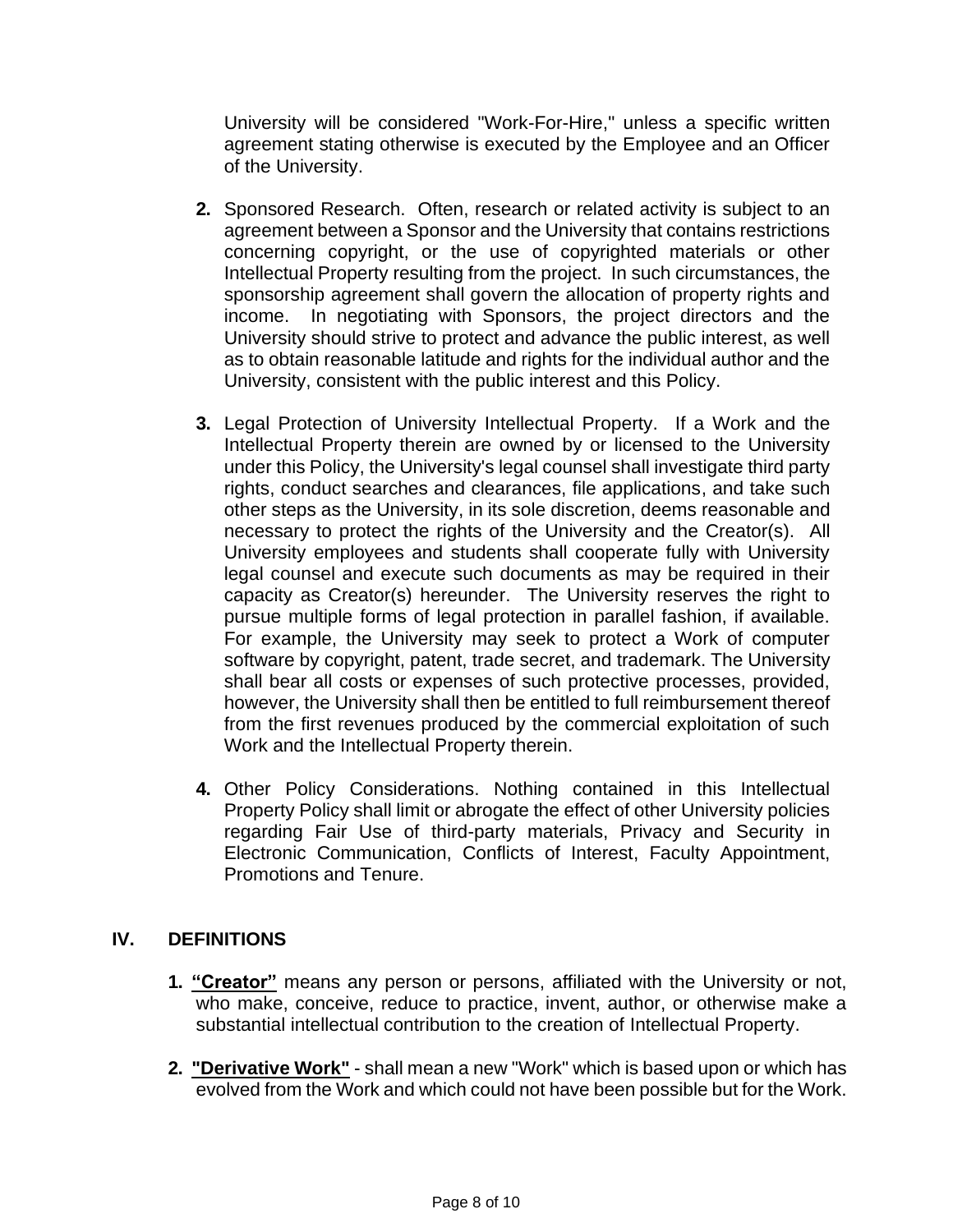"Work" as used herein shall including derivative works.

- **3. "Employee" or "Staff Member"** shall mean any person employed full or parttime by the University in any capacity.
- **4. "Income"** means all proceeds received by the University for Intellectual Property that it assigns, sells, or licenses. Costs for any filings or drafting the license agreement are not to be deducted from Income before it is distributed as in III.E. Reimbursements of such costs by a licensee as a part of a licensee agreement is not considered "Income" for the purposes of this Policy.
- **5. "Intellectual Property"** shall mean the legal rights in and to a Work as provided by applicable statute, regulation, or judicial decision, including, without limitation, patent, copyright, trademark, service mark, trade secret, domain name registration, mask work, or plant variety protection certificate.
- **6. "Sponsor"** shall mean any external party, entity, or agency with which the University has an agreement for services or other compensation.
- **7. "Sponsored Agreement"** shall mean grants, contracts, subcontracts, and other agreements between a Sponsor and the University for the purpose of conducting research, instruction, training, and other activities at the University, or using University staff for compensation.
- **8. "Student"** shall mean an undergraduate or graduate student enrolled in academic courses.
- **9. "Substantial University Assistance"** means the substantial use of funds, resources, or facilities administered by the University. Substantial University Assistance is material and significant participation in or support (financial or otherwise) by the University beyond the participation and support typically provided to employees, students, or the general public. Substantial University Assistance involves more than (1) receiving normal and customary compensation or student financial aid; and (2) normal and customary access to library resources, office space, office computers, the University's computer and telecommunications network, or office staff or support.
- **10. "University"** means the University of Denver.
- **11. "Work"** shall mean any invention, discovery, know-how, show-how, process, material, manuscript, original data, academic course or portion thereof, learning tool or aid, or other creative or artistic work and any expression or physical embodiment thereof, including, without limitation, any sound or visual recording, multimedia presentation, model, machine, device, prototype, design, drawing, apparatus, instrumentation, circuit, computer program, database, biological material or specimen, chemical compound, other composition of matter, plan,